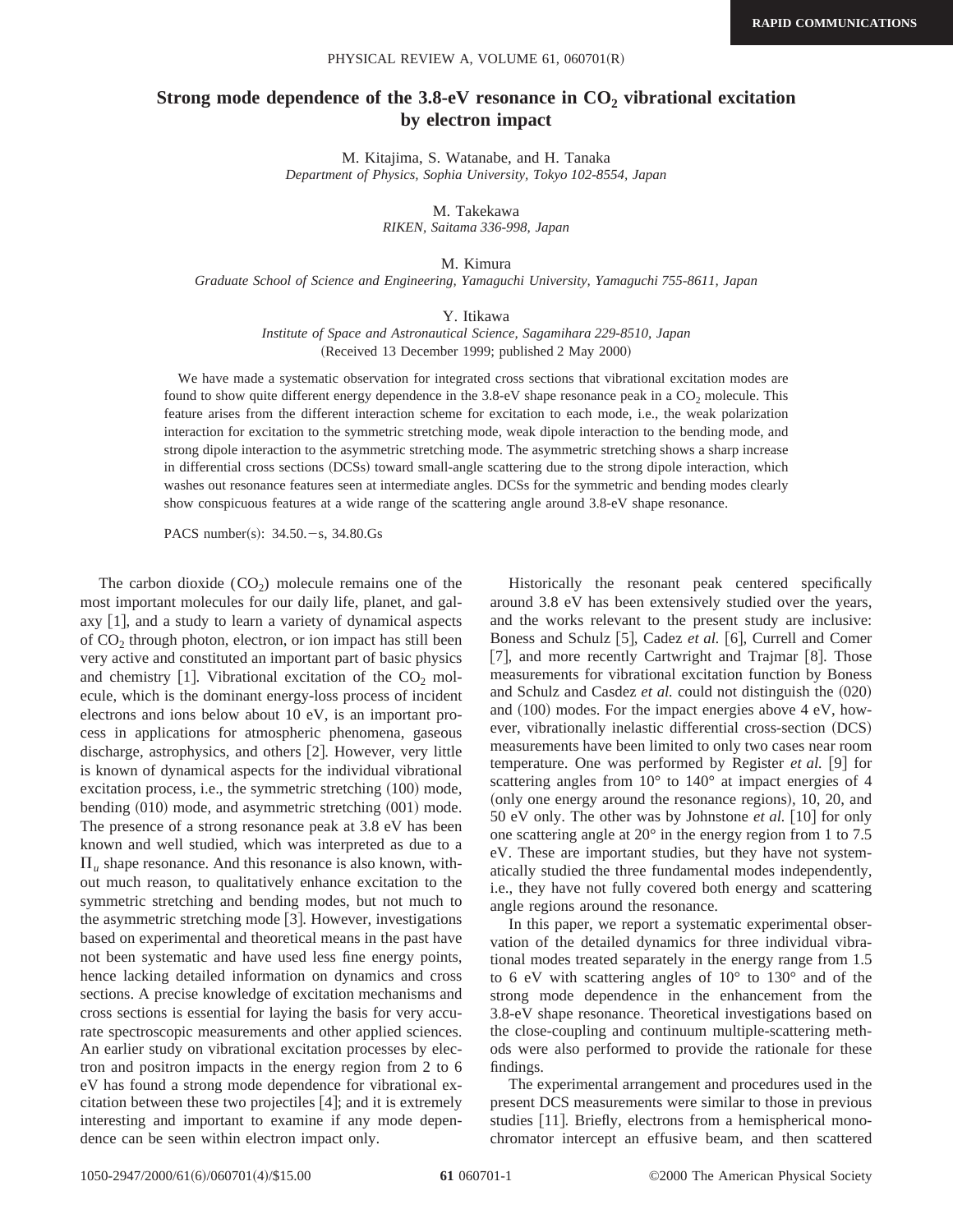electrons are energy analyzed in a second hemispherical system. The molecular beam is produced by effusing  $CO<sub>2</sub>$ through a simple nozzle that is heated to a temperature of about 50 °C to reduce contamination. The analyzer can be rotated around the scattering center covering the angular range from  $-10^{\circ}$  to 130° with respect to the incident electron beam. During the present measurements, overall energy resolutions are about 30 meV full width at half maximum with care being taken to ensure that the base width of the spectrum is as symmetrical as possible, and angular resolutions are about  $\pm 1.5^{\circ}$ , respectively. Thus the energy resolution is not sufficient to resolve the rotational excitations and adjacent vibrational bands (including three fundamental modes and their overtones) of  $(020)$  and  $(001)$  as well as of  $(030)$ ,  $(110)$ ,  $(001)$ ,  $(040)$ , and  $(120)$ . The spectral decomposition similar to that described earlier  $[12]$  is also employed.

Briefly, apparatus functions for the fitting are estimated from the elastic DCS peak of He and are assumed to be Gaussian profiles (equal widths), which was found to give a near perfect fit to each energy-loss feature. The incident electron energy is calibrated with respect to the 19.3-eV resonance of He and, for vibrational excitations, to the  ${}^{2} \Pi_{\sigma}$  resonances of  $N<sub>2</sub>$ . Cross sections were normalized to the elastic cross section  $[13]$  by using the measured inelastic-to-elastic intensity ratios. Experimental errors are estimated to be 30% for vibrational excitation cross sections.

The two-state vibrational close-coupling  $(CC)$  method, which includes the ground and first excited states for each vibrational mode, was employed in the theoretical investigation [14]. The fixed-nuclear orientation approximation was adopted. Interaction potentials were composed of static, exchange, and correlation-polarization terms, which were determined by using the multicenter target wave function  $[14,15]$ . The coupled differential equations were solved numerically, and the *S* matrix was extracted. Then the cross sections were calculated in a conventional manner by ensuring the convergence with respect to partial waves.

The continuum multiple-scattering  $(CMS)$  method  $[16]$ was also employed as a supplemental tool for carrying out the analysis. This method is based on a crude approximation, but is simple, and complex calculations can easily be handled. Therefore, by changing and tuning interaction potentials, we can readily repeat the calculation for reproducing experimental results, which, in turn, enables us to shed light on underlying dynamics.

Figure 1 displays results in the energy dependence of partially integrated cross sections for all three vibrational modes separately. These results were obtained by integrating experimental differential cross sections over scattering angles in the angle region between 20° and 130°. Hence, the strong dipole contributions to the cross sections are excluded. Two very interesting and prominent features emerge: (i) The symmetric stretching and bending modes show strong enhancement due to the shape resonance at 3.8 eV, while almost no enhancement at the same energy region is seen in the asymmetric stretching mode; and (ii) the peak positions for the symmetric stretching and bending modes are found to be slightly different. A similar energy dependence for the  $(020)$ mode is due to the resonance feature originating as the  $(010)$ 



FIG. 1. Experimental integrated cross sections for the symmetric stretching  $(100)$ , bending  $(010)$  and  $(020)$ , and asymmetric stretching  $(001)$  modes. Note that the cross sections were determined by integrating the DCS over the scattering angles between 20° and 130°.

vibrational enhancement, but having smaller cross sections in magnitude. Below  $3$  eV, the  $(100)$  mode takes over the  $(010)$  mode. However, at much lower energies, this situation may well be reversed because of the strong forward peak for the  $(010)$  mode due to the dipole moment, as shown below.

Figure  $2(a)$  shows the theoretical results obtained by the present CMS and CC methods; and those by the CMS method, which limits the integration range within 20° to 130°, i.e., partially integrated cross sections, are illustrated in Fig.  $2(b)$ . Note that the original results by the CC method, which has no adjustable parameter, give the peak position at around 5.5 eV and hence, as shown in the figure, the CC results are shifted by 1.6 eV to match the experimental peak position. The potential used in the CMS method is adjusted to reproduce the experimental peak of the  $(010)$  excitation. However, the general characteristics between the two theories agree well in magnitude and, more importantly, are in good qualitative accord for the energy dependence. Therefore, it is shown that essential features in the experiment mentioned above are well reproduced.

Although a delicate combination of the short-range and long-range interactions plays a crucial role as a whole in causing the resonance in a complex manner, the short-range interaction should be more dominant, in general, for the resonance. Resonant features in vibrational excitation proceed through such a critical change and a balance of the charge distribution of the molecule. The main differences in longrange interactions that are responsible for directing vibrational excitation for these three modes are weak polarization interaction for the symmetric stretching  $(100)$  mode [17], weak dipole interaction for the bending  $(010)$  mode  $[17]$ , and strong dipole interaction for the asymmetric stretching  $(001)$ mode  $[17]$ . A swarm experiment  $[18]$  shows that the magnitude of the  $(001)$ -mode excitation cross section is the largest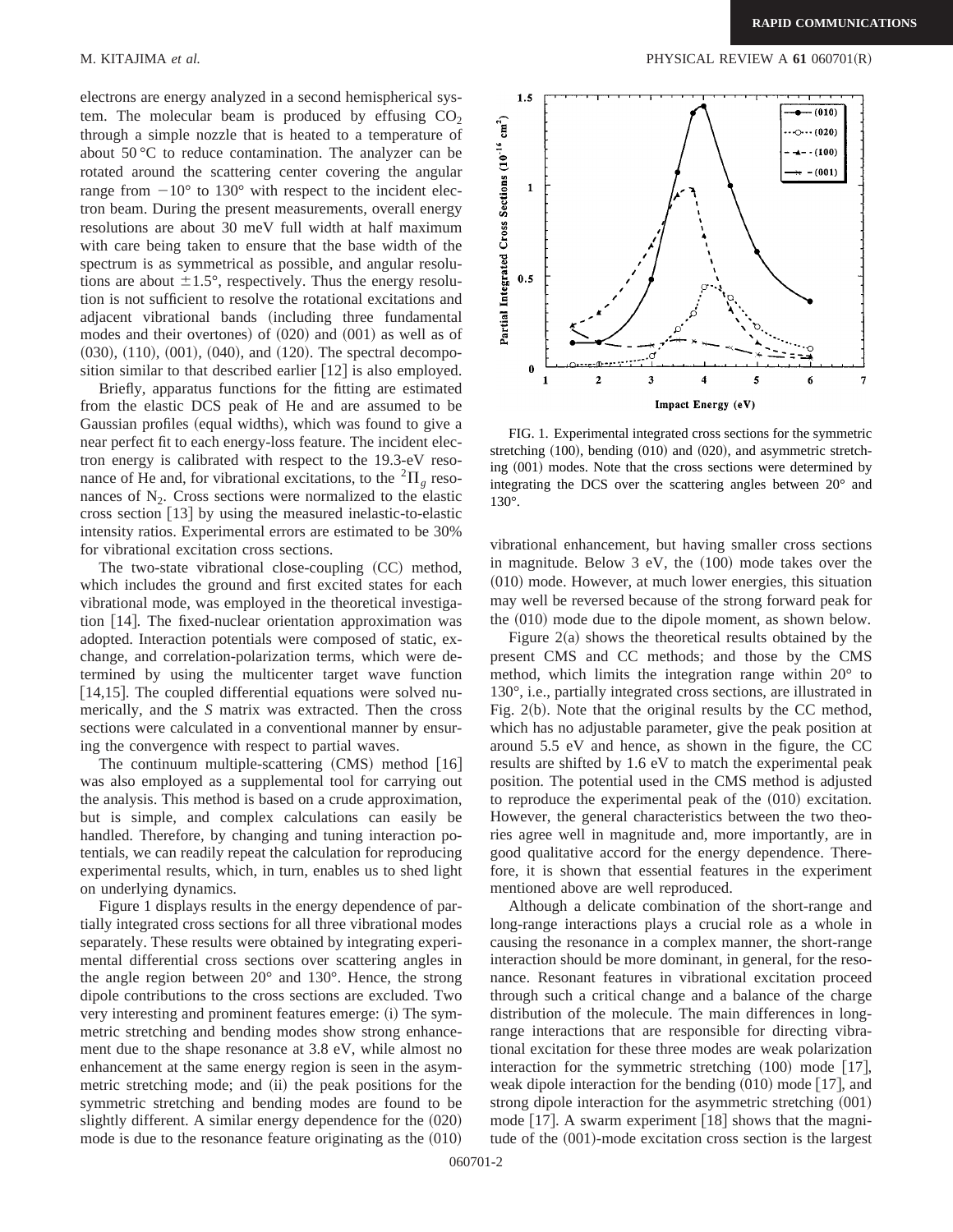

FIG. 2. (a) Theoretical integrated cross sections for the symmetric stretching  $(100)$ , bending  $(010)$  and asymmetric stretching  $(001)$ modes. Solid symbols are by the CC method and open symbols are by the CMS method. Note that the CC results are shifted by 1.6 eV to match the experimental resonance peak. (b) Theoretical integrated cross sections for three vibrational modes. These were obtained by integrating the CMS-DCSs over the scattering angles between 20° and 130° for comparison with the experimental data.

among three, except for the resonance region. That it decreases as the impact energy increases is clearly consistent with the Born prediction, in which the dipole dominant transition is expected to occur. Furthermore, the strong forward peak due to the strong dipole interaction in fact governs the magnitude of the integrated cross section, and the smallest cross section for the  $(001)$  mode seen in Figs. 1 and 2(b) is because the coverage of the integration for the DCS from 20° to 130° misses the major contribution to the integrated cross section. Therefore it can be considered that the partially integrated cross sections shown in Figs. 1 and  $2(b)$  easily contrast contributions from the resonance, while those in Fig. 2(a) are the sum of vibrational excitation through the *resonance* and those of *direct excitation* such as through longrange dipole interaction.

For a better understanding of these differences in dynamics, experimental as well as theoretical DCSs were examined,



FIG. 3. Experimental differential cross sections for the symmetric stretching  $(100)$  mode, bending  $(010)$  mode, and the asymmetric stretching  $(001)$  mode at the impact energy of 4 eV.

and the present measured DCSs are illustrated in Fig. 3. Note that the present DCSs for the  $(010)$  excitation at 4 eV agree well with those of Register *et al.* The sharp increases in the DCS toward smaller angles for both  $(010)$  and  $(001)$  modes are due to the dipole moment, as already mentioned above, which may smear out the resonant enhancements in the integrated vibrational cross sections. On the contrary, the DCS for  $(100)$  mode prevails with a decreasing trend toward smaller angles around the  $10-20^{\circ}$  region due to the polarization effect and a shallow minimum around 60° with the flattening region and a comparable magnitude with the  $(010)$ mode. DCSs for the  $(010)$  and  $(100)$  modes apparently change their general shape as well as the magnitudes between the resonant and nonresonant regions. It should be noted that the recent study by Cartwright and Trajmar  $[8]$ suggests a possible contribution of the core-excited Feshbach resonance at  $4-5$  eV to the bending  $(010)$  mode. The result from their proposed mechanism is not in contradiction to the present result. By disassembling the measured DCS into two components for small  $(<20^{\circ}$ ) and large  $(>30^{\circ})$  angles and analyzing them, they have derived the symmetry-forbidden argument for an odd number of vibrational quanta for the bending excitation. However, the present experiment shows that there is no significant difference in the bending-mode excitation between an odd and even number of vibrational quanta, as exemplified in Fig. 1. Therefore, we believe that the present model based on features of potentials is more straightforward and simple, and provides a general interpretation of the observation.

The  $(010)$  DCSs show just a monotonic decrease in logarithmic scale from forward scattering angle at 20° without much undulation. For the  $(100)$  excitation mode, the flattening feature at whole angles measured remains in all energies below the resonance. In addition, the general feature in all the  $(001)$  DCSs is quite similar for each, regardless of the impact energy, i.e., a sharp decrease from 0°, followed by a